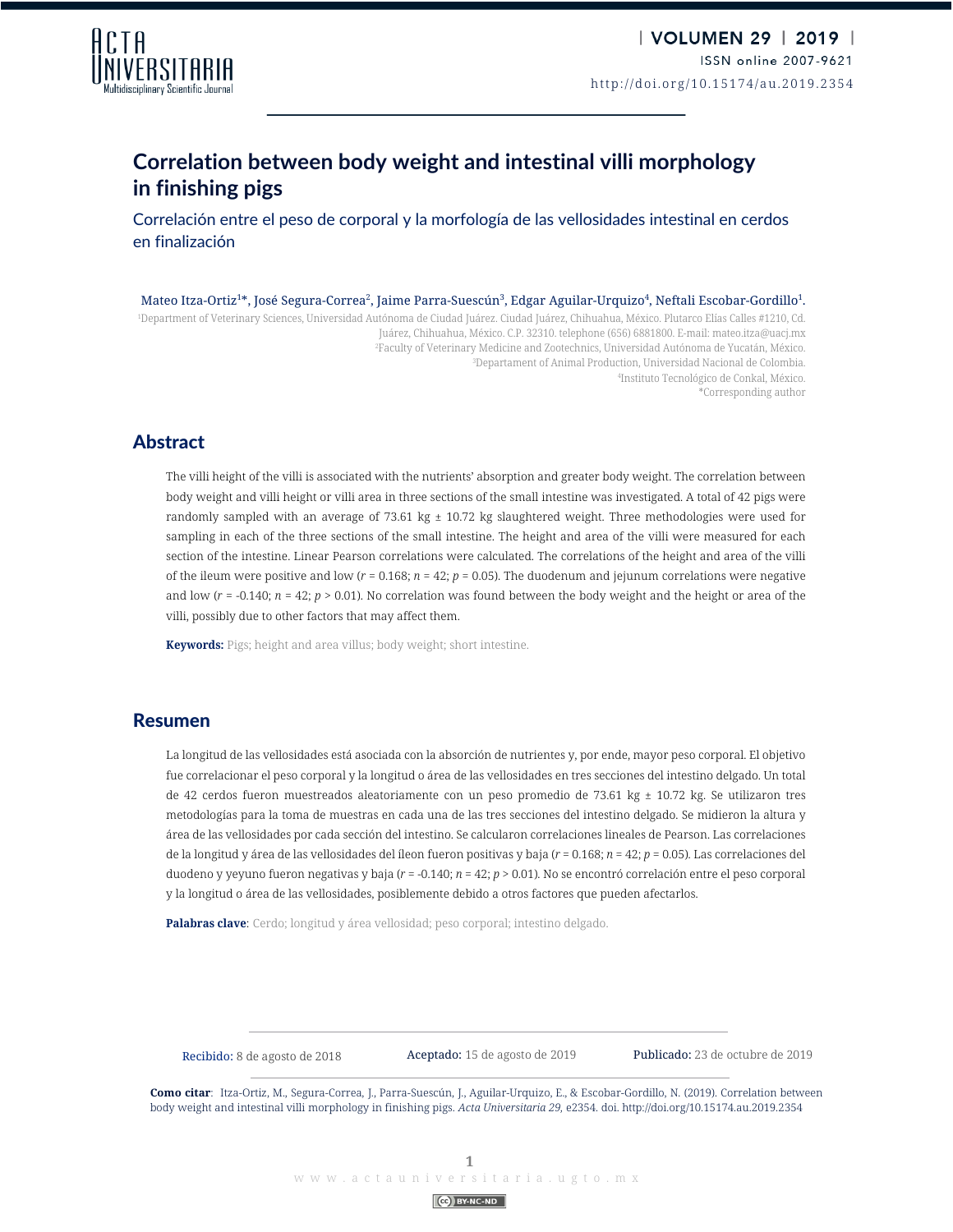

## **Introduction**

The greater body development of an animal is associated to factors such as the quality of nutrients, water, health, and environmental factors, such as temperature and humidity, which allow an animal to express its genetic potential (Vázquez & Hernán, 2012). The nutrients are absorbed in the small intestine, which has modifications to increase the surface of absorption and secretion, as its height, folds, villi and microvilli (Banks, 1996; Gartner & Hiatt, 2008).

In physiology and morphology of the intestine the villi are functional structures that allow the digestion and absorption of nutrients, which are performed when there is functional integrity in the villus cells, both in the luminal membrane and in the lateral basal membrane (Ávila, Niño, Parra, Tarazona, Rodríguez & Torres, 2009; Vázquez & Hernán, 2012). In addition, the villi serve as a barrier against microorganisms present in the lumen and facilitate the transit of solid waste to the caudal portion of the digestive system for disposal (Miles, Butcher, Henry & Littell, 2006; Vázquez & Hernán, 2012). The longer villi are associated with a healthy digestive system and a high efficiency in the absorption of nutrients (García, Catala-Gregori, Hernández, Megias & Madrid, 2007), while the shorter villi and deep crypts have been associated with the presence of toxins or greater renewal of tissue (Miles *et al*., 2006).

The villi of the intestine vary in height and area, depending on the section and the animal species, being long and thin in carnivores and wide in herbivores (Dellman, 1994). The villi of the jejunum are narrower, shorter and sparser than in the duodenum, while those of the ileum are the fewest, shortest and narrowest of the three segments of the small intestine (Gartner & Hiatt, 2008). Several authors have concluded in their studies that animals with greater body weight have a greater height or area of the intestinal villi than those with lower weight gain (Chávez, López & Parra, 2016; García *et al*., 2007; Itza-Ortiz *et al*., 2018; Pan & Yu, 2014; Tzora *et al*., 2017); however, they are controlled studies.

Generally, the investigations carried out in the study of intestinal morphometry are associated with some type of additive or growth promoter that obeys to a greater body weight or animal health and not directly on the height or area of intestinal villi. Therefore, there is little information establishing any correlation between the body weight and the height or area of the intestinal villi outside the mentioned context of controlled studies or the use of additive or growth promoter.

The objective of the study was to calculate the correlations between body weight and the height or area of the villi in each of the three sections of the small intestine.

## Materials and Methods

### Ethical considerations

All procedures involving animals were conducted following guidelines approved in official techniques of animal care and health in México (*Ley Federal de Sanidad Animal*; Articles 19 to 22), NOM-051-ZOO-1995 (*Diario Oficial de la Federación* [DOF], 1998).: Humanitarian care of animals during mobilization; and NOM-033-ZOO-1995 (DOF, 1996): Humanitarian slaughter of domestic and wild animals, and the international guiding principles for biomedical research involving animals by the Council for International Organizations of Medical Sciences (CIOMS).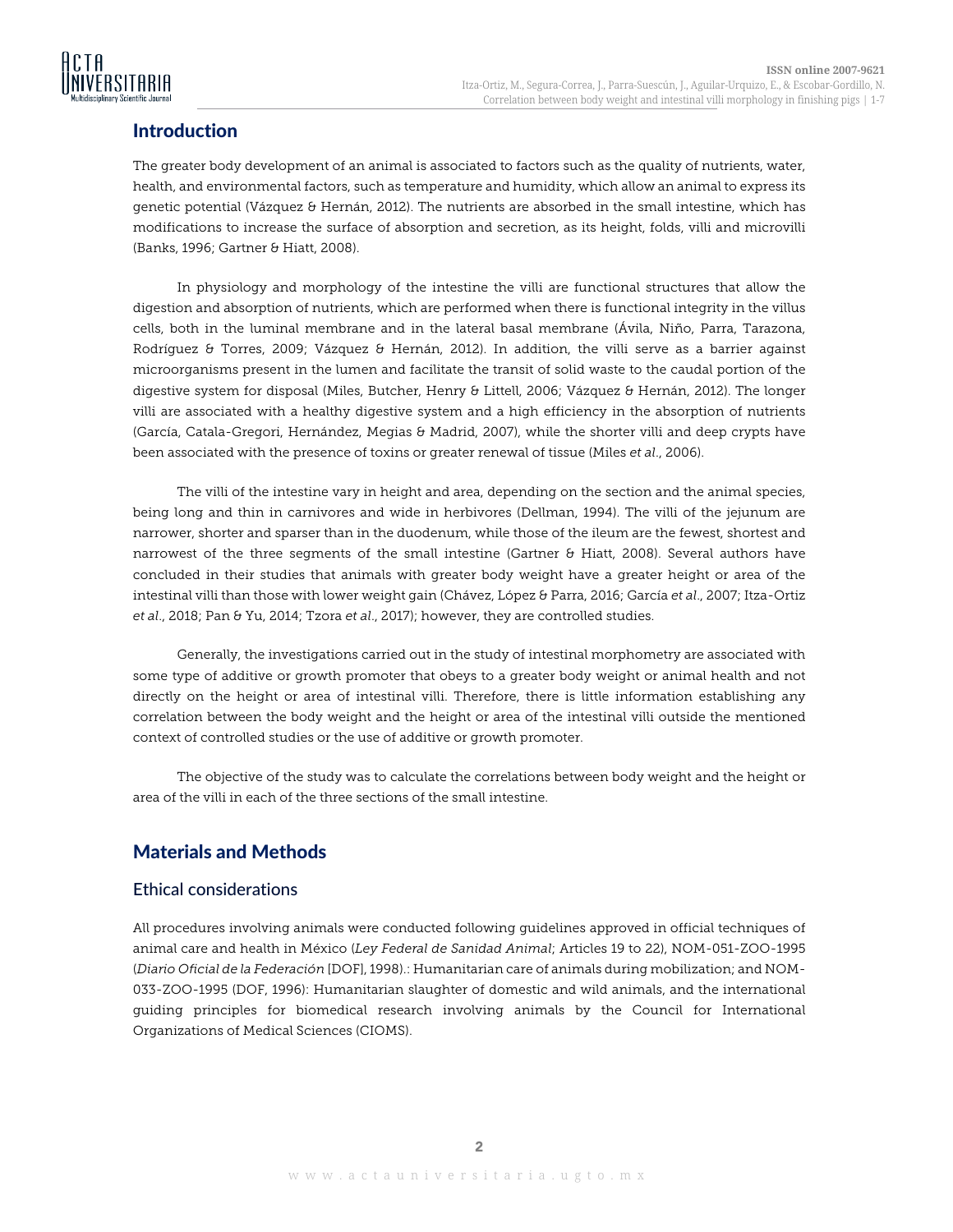

## Experimental location and animals

The present study was carried out in the Department of Veterinary Sciences of the Universidad Autónoma de Ciudad Juárez. A random sample of 42 finished pigs of the Landrace and Yorkshire cross was taken with an average body weight of 73.61 kg  $\pm$  10.72 kg slaughtered in the municipal slaughtered house of Ciudad Juárez (Industrializadora Agropecuaria of Ciudad Juárez, Chihuahua, México) following the conventional procedures recommended. It is important to mention that the pigs come from local farms and correspond to 367 animals slaughtered.

## Intestinal sampling

Immediately after the slaughtering and evisceration of the pigs, the gastrointestinal tract was identified to obtain transverse samples of approximately 5 cm in height (Wick, 2008). Three methods of sampling were used according to the methodology described by Itza-Ortiz *et al*. (2018) of the three segments of the small intestine: washed, knotted, and squeezed. Three samples were taken corresponding to each section of the small intestine. The first sample was taken from the portion of the descending loop of the duodenum, the second from the middle part of the jejunum, and the third from the ileum in the immediate area before the ileocecal valve. All samples were stored in 10% formalin until processed (Itza-Ortiz *et al*., 2018).

The tissues were processed by the conventional paraffin inclusion method, obtaining samples of 4 µ thick, staining with hematoxylin and eosin for later microscopic observation.

#### Measurement of the villi (height and area)

Slides were evaluated using a Leica DM3000 microscope connected to a processor with imaging software (LAS Interactive Measurement ES, LEICA license; Leica Microsystems AG, Wetzlar, Germany). Evaluations were made by measuring 100 intestinal villi per slide, obtaining the average of the following variables: villi height (µm), measured from the apex to the base of each villus, villus surface area (µm $^2$ ).

### Statistical analysis

A total of 378 samples from the different sections of the small intestine were analyzed using the Pearson's simple linear correlation, using PROC CORR from the SAS program version 9.4 (*Statistical Analysis System* [SAS], 2013), and it was considered an alpha of 0.05 as significant (Mendenhall, Beaver & Beaver, 1994).

## **Results**

Figure 1 shows the distribution of the villus heights (µm). Between the weights 65 kg to 75 kg and 80 kg to 85 kg the heights were agglomerated, observing several peaks in the body weights of 55 kg to 85 kg in the height of the duodenum villi. For the jejunum and ileum, the peaks were not as high.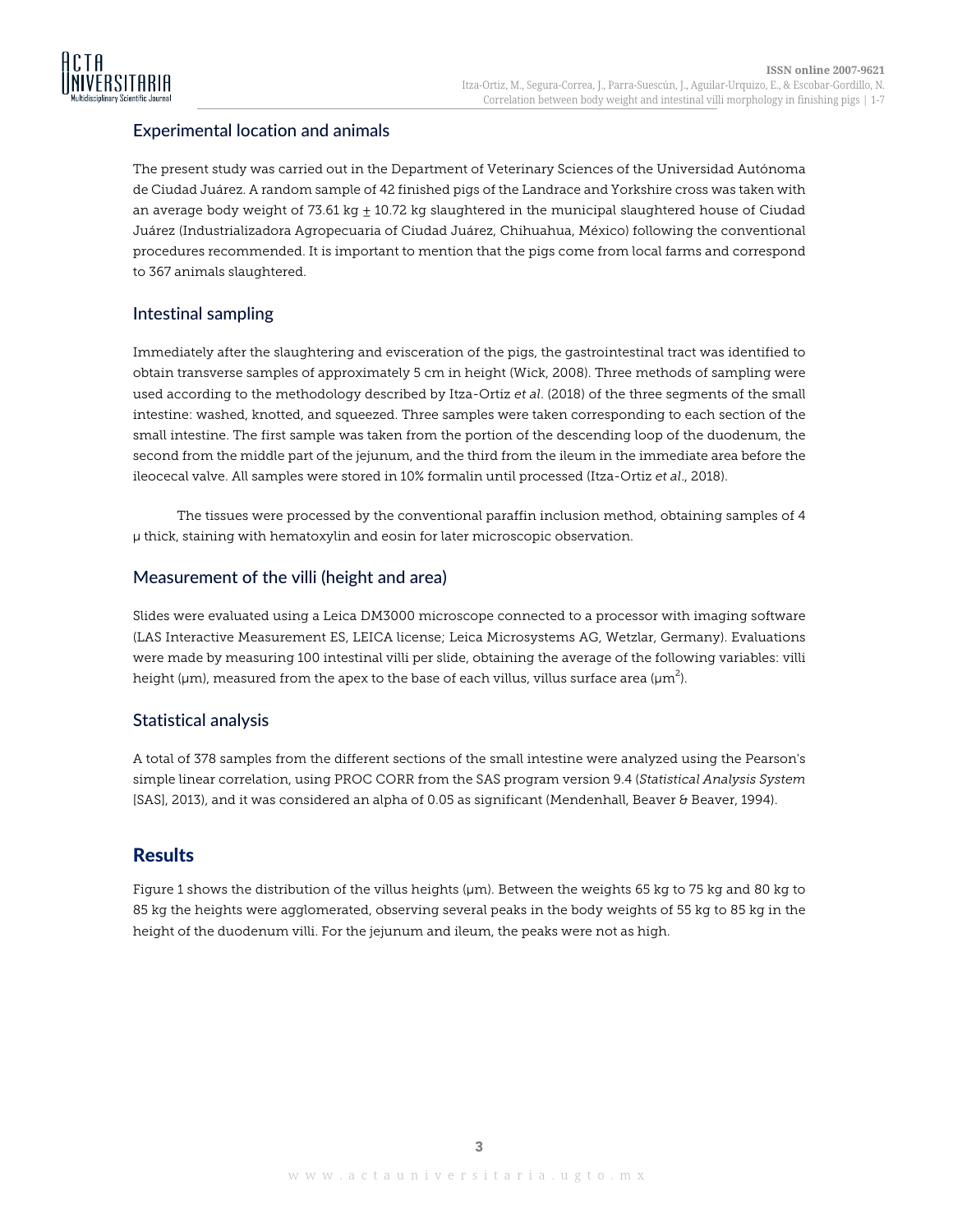

Figure 1. Distribution of intestinal villi height ( $\mu$ m) according to slaughter weight in pigs. Source: Author's own elaboration

Figure 2 presents the distribution of the area of the villi (µm $^2$ ). Between the body weights of 65 kg to 75 kg and 80 kg to 85 kg the areas agglomerated. In this case, the peaks were not as noticeable as in the heights; however, the area of the duodenum was larger with respect to the other sections of the intestine.



**Figure 2.** Distribution of intestinal villi area ( $\mu$ m<sup>2</sup>) according to body weight in pigs. Source: Author's own elaboration

The correlations found according to the sampling methodology are presented in table 1. It can be seen that, except for the correlations of the height and area of the villi of the ileum that are positive and of low correlation ( $r = 0.168$ ;  $n = 42$ ;  $p \le 0.05$ ), the correlations of the height and area of the different bowel sections were negative and of low correlation (*r* = -0.140; *n* = 42; *p* > 0.01).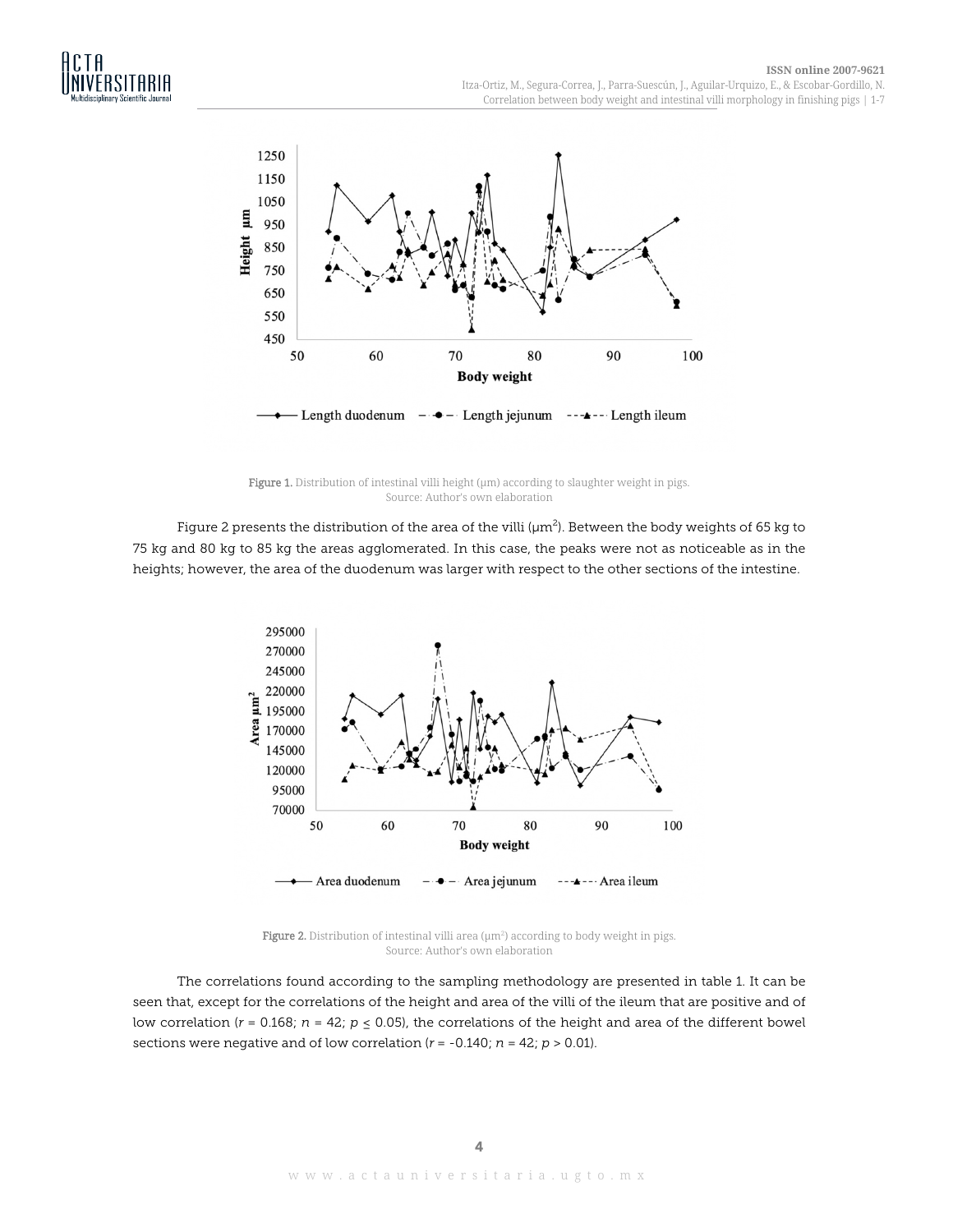|          | Duodenum villis<br>height (µm) | Duodenum villis<br>area<br>(um <sup>2</sup> ) | Jejunum villis<br>height<br>$(\mu m)$ | Jejunum villis<br>area $(\mu m^2)$ | Ileon villis<br>height (µm) | Ileum villis<br>area $(\mu m^2)$ |
|----------|--------------------------------|-----------------------------------------------|---------------------------------------|------------------------------------|-----------------------------|----------------------------------|
| Washed   | $-0.108*$                      | $-0.062$                                      | $-0.140**$                            | $-0.113*$                          | 0.064                       | $0.127*$                         |
| Knotted  | $-0.112$                       | $-0.111$                                      | $-0.160*$                             | $-0.092$                           | 0.048                       | 0.062                            |
| Squeezed | $-0.173*$                      | $-0.028$                                      | $-0.092$                              | $-0.182*$                          | 0.006                       | $0.168*$                         |

#### **Table 1.** Correlations between sample methods and villi height and area in finishing pig.

*\* p* = 0.05; *\*\* p* > 0.01.

Source: Author's own elaboration

## **Discussion**

The animals sampled in the slaughtered house were not subject of any study, and their feeding, management, and health may have been multivariate. Most studies on the subject suggest that, through feeding, animals are exposed to foreign substances or agents; and it is the intestinal wall that acts as a physical barrier against the bacteria and toxic compounds present in the intestinal mucosa that could put at risk the intestinal health and, consequently, reduce the corporal weight (Chávez *et al*., 2016). The gastrointestinal tract of the pig contains  $10x^{14}$  prokaryotic and eukaryotic microorganisms. This intestinal microbiota represents a complex system of interactions, and the most studied role is the protective effect of certain bacterial species such as lactobacilli and bifidobacteria against enteric infections and intestinal morphometry, which has been associated as a major factor in the performance of body weight (Soraci *et al*., 2010).

The main pathology found in pig farms are gastroenteric problems; and in growing pigs, this influences weight gain and feed conversion due to the high rate of passage of intestinal content that causes the absence of nutrients in the mucosa and generates a progressive and severe atrophy of the villi (Lu, Idris, Harmon, Hofarce & Maurer, 2003; Rodríguez, Eliecer & Sabrina, 2010). This pathology is considered multifactorial because it involves the management, the inputs, the host and its susceptibility to etiological agents such as bacteria or viruses, which may occur by themselves or in association (Frandson, 1988; Rodríguez *et al*., 2010).

The food stimulates the intestinal morphological development, so that a low density of the intestinal villi can produce a decrease in the height and width of the villus, which would reduce the digestive and intestinal absorption capacity and, therefore, affect the body weight (Uni, Ganot & Sklan, 1998; Yamauchi & Isshiki, 1991). On the other hand, Ávila *et al*. (2009) mention that in the morphology of the villi, if these increase in numbers, they decrease in height. However, the number and size of them depends on the number of cells that compose it. Thus, the greater the number of cells, the larger the villus size is and, consequently, the greater the area of nutrient absorption (Ávila *et al*., 2009).

Among the nutritional components of the food that can intervene in the performance of body weight is glutamine, an amino acid that intervenes in the composition of proteins and mainly maintains the morphology and intestinal function (Cabrera *et al*., 2013; Yi *et al*., 2005).

The results of the literature do not suggest a positive association between the height of the intestinal villi in one of the sections of greater absorption of nutrients such as the jejunum (Ávila *et al*., 2009). On the other hand, the low positive correlation recorded in the ileum (height and area) was not relevant and does not support body weight alone.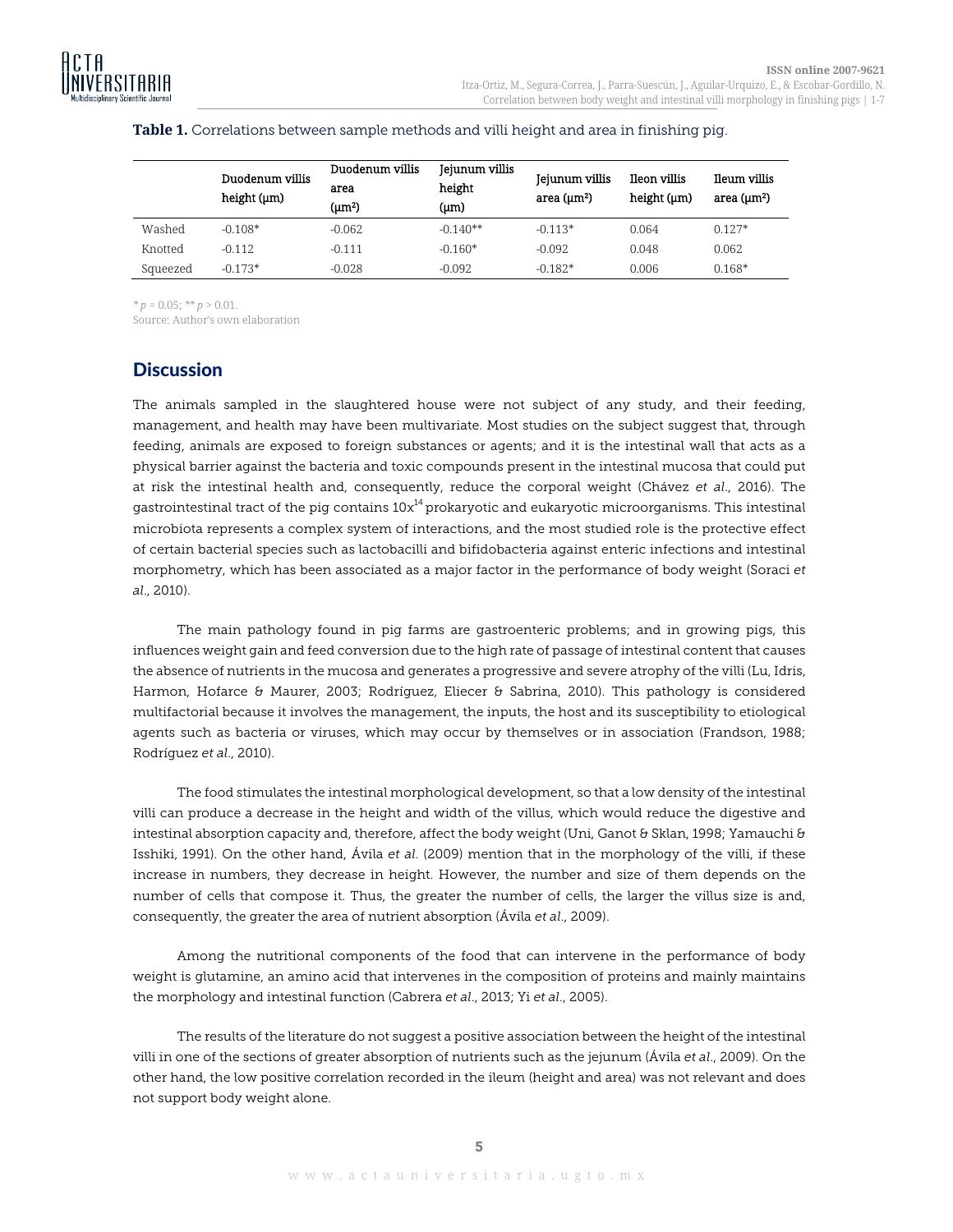

Rosero, Odle, Moeser, Dean & Van Heugten (2016) suggest that lipid peroxidation reduces animal growth, reduced digestion, and absorption of nutrients. This is due to the modification of the villi morphology of the small intestine due to alterations in the mechanism of the oxidation-reduction reaction that takes place in the intestinal environment, as well as strong oxidative stress that can alter cell integrity and activate proinflammatory transcription factors.

## **Conclusions**

No association was found between the body weight of finished pigs and the height or area of the intestinal villi. In general, the correlations were negative and of low correlation. Only positive and low correlations were observed in the ileum. It is likely that other factors may affect the height or area and not only be associated with the absorption of nutrients or nutrition.

## Acknowledgments

The authors thank *Programa para el Desarrollo Profesional Docente* (PRODEP) and *Investigación Aplicada*, S.A (IASA) Company. The Universidad Autónoma de Ciudad Juárez (UACJ) University ranch for providing animals and facilities.

## **References**

- Ávila, D., Niño, A., Parra, A., Tarazona, J., Rodríguez, P., & Torres, G. (2009). Descripción morfometrica de las vellosidades intestinales en bovinos. *Cultura científica, 7*, 57-60.
- Banks, W. (1996). *Histología Veterinaria Aplicada*. México: Manual Moderno.
- Cabrera, R. A., Usry, J. L., Arrellano, C., Nogueira, E. T., Kutschenko, M., Moeser, A., & Odle, J. (2013). Effects of creep feeding and supplemental glutamine or glutamine plus glutamate (Aminogut) on pre- and post-weaning growth performance and intestinal health of piglets. *Journal of Animal Science and Biotechnology, 4*(29), 1-12. doi: https://doi.org/10.1186/2049-1891-4-29
- Chávez, L., López, A., & Parra, J. (2016). Crecimiento y desarrollo intestinal de aves de engorde alimentadas con cepas probióticas. *Archivos de Zootecnia, 6*5(249), 51-58. doi: https://doi.org/10.21071/az.v65i249.441
- Dellman, H. D. (1994). *Histología Veterinaria*. España: Acribia.
- Frandson, R. D. (1988). *Anatomía y Fisiología de los Animales Domésticos*. Ciudad de México: Interamericana.
- García, V., Catala-Gregori, P., Hernandez, F., Megias, M. D., & Madrid, J. (2007). Effect of formic acid and plant extracts on growth, nutrient digestibility, intestine mucosa morphology and meat yield of broilers. *Journal of Applied Poultry Research*, *16*, 555-562.
- Gartner, L. P., & Hiatt, J. L. (2008). *Texto Atlas de Histología*. USA: McGraw Hill.
- Itza-Ortiz, M., Quezada-Casasola, A., Castillo-Castillo, Y., Rodríguez-Galindo, E., Carrera-Chávez, J. M., Martín-Orozco, U., Jaramillo-López, E., & Calzada-Nieves, A. (2018). Comparison of three sampling procedures for evaluating intestinal villi: A swine model. *Revista Colombiana de Ciencias Pecuarias, 31*(1), 3-9.
- Lu, J., Idris, U., Harmon, B., Hofacre, C., & Maurer, J. (2003). Diversity and succession of the intestinal bacterial community of the maturing broiler chicken. *Applied and Environmental Microbiology, 69*(11), 6816–6824.
- Mendenhall, W., Beaver, R. J., & Beaver, B. M. (1994). *Introduction to probability and statistics*. Estados Unidos: Cengage Learning. Enlace: https://www.fcfm.buap.mx/jzacarias/cursos/estad2/libros/book5e2.pdf